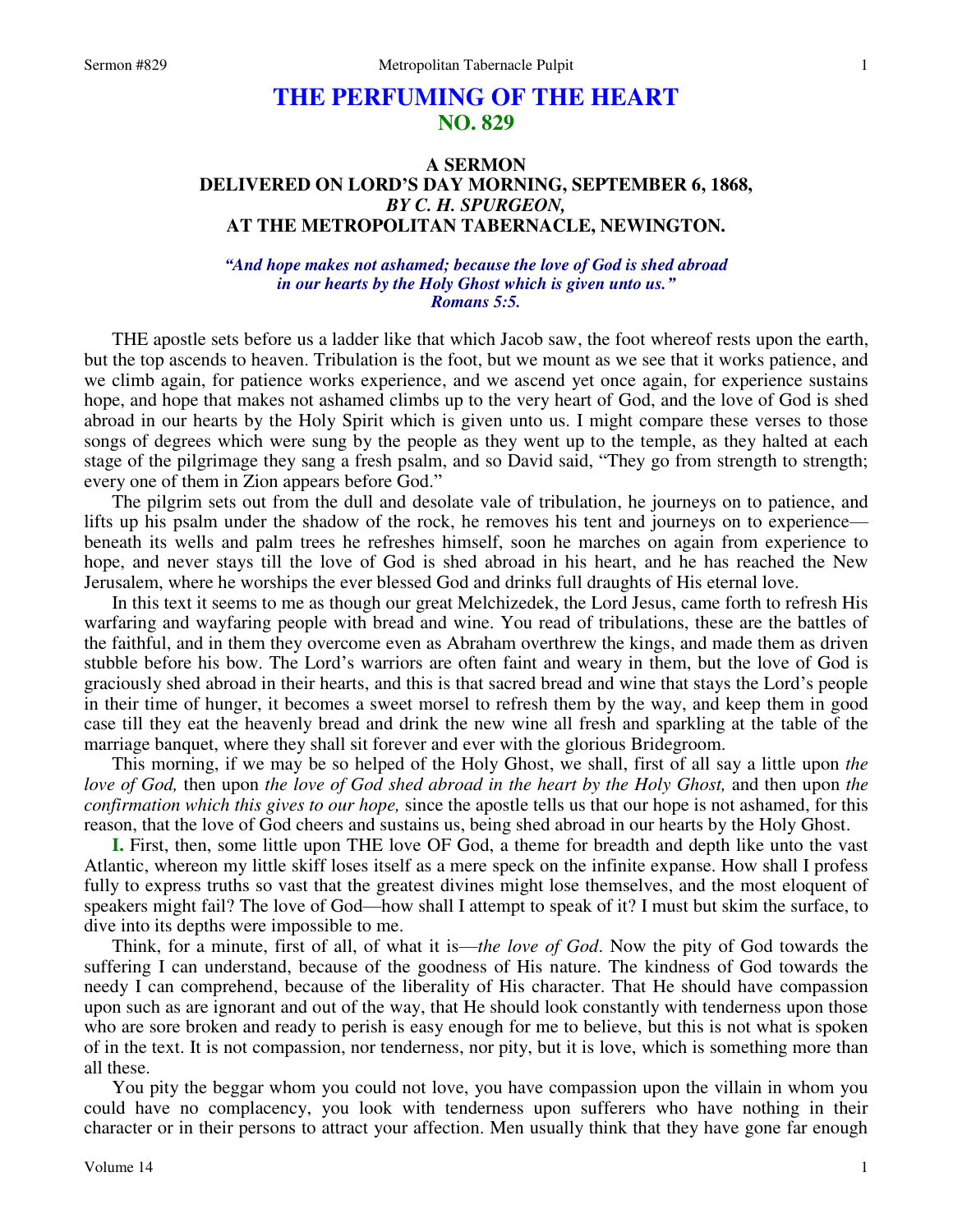when they have rendered kindness, even if the heart glow with no affection, and they, as a rule, take this to be the rendering of love towards their neighbor, when they have permitted their compassion and tenderness to exhibit themselves, they feel that all is done that is demanded of them. But the text speaks not of this, but of love, direct attachment and affection, and of the love of God.

 I beseech you, my brethren, as you sit here, lift up your souls, bid your understandings stand on tiptoe, and endeavor fully to grasp the idea of divine love. If you be in Christ Jesus, this day God loves you, but to whereunto shall I liken love as it streams from the heart of JEHOVAH? We try to guess at what God's love to one of His people may be by our love to our own children, to our spouse, to our friend. Now in a far higher degree and sublimer sense, and after a loftier sort, even so God loves the people of His choice.

 Consider this believer and be astonished, that love should come from God to such a one as yourself. The Lord loves you*.* He has a complacency and a delight in you. You give Him pleasure, He watches for your good, you are one of His household, your name is written on His heart. He love*s* you, can you catch the thought? If so there is no praise that can express your gratitude. Solemn silence will perhaps be the only vehicle that shall seem fitting for your soul's adoration. Revolve the personal thought again and again in your soul! He that made the heavens and the earth loves me! He whose angels fly as lightning to obey His behests, the tramp of whose marching shakes both heaven and earth, whose smile is heaven, and whose frown is hell, loves me!

 Infinite, almighty, omniscient, eternal, a mind inconceivable, a Spirit that is not to be comprehended, but He, even He has set His love upon the sons of men, and upon me. Let each believer say in his heart, "Upon me among the rest." Oh, but this is astounding, this is marvelous! He has said to us what He never said to angels, for unto which of the angels said He at any time, "You are my son"? to which of all the glorified spirits has He said, "I have loved you with an everlasting love, therefore with lovingkindness have I drawn you"? Where read you that He shed His blood for angels, or poured out His heart for seraphim and cherubim?

## *"Never did angels taste above Redeeming grace and dying love."*

 God's dearest love has been hoarded up for worms, saved for the creatures of a day, reserved for us poor ephemera who are and are not, that we should be favored above all that live. It is not for tongues to tell out this wonder, but spiritual minds helped from on high may feel in solemn stillness what a mystery is here.

If you would have this morning, this love shed abroad in your hearts, I must ask you to consider carefully *who it is* that loves you, namely, the Most High God. To be loved I have already said is a sublime thought, but to be loved *of Him* is a right royal thing, surpassing thought as far as the heaven is above the earth. A courtier will often think it quite enough for him if he has the favor of his prince. What means that favor? It means riches, it means pleasure, it means honor. All that the courtier wants is wrapped up in the royal smile. And, believer, what does the love of the King of kings mean to you? If you estimate it rightly, not only all that you now want, but all that you can ever need, all that the flights of fancy or the conceptions of understanding can bring before you are contained in that one fact, the Lord loves you. For when JEHOVAH loves He brings His power to help His love, His infinite wisdom to contrive ways for delighting the objects of His choice, and every other attribute of His transcendent nature works and co-operates with love for the good of the chosen ones.

 You have all things if you have your Father's love, O child of God. You have no ambition surely. Here all your aspirations may sit down content—to be loved of God is enough and more than enough for the largest wish. Caesar's imperial couch is hard compared with the bosom of God. Caesar's scepter is a cumbrous thing compared with the ring of God's love which surrounds our finger. Give us but the Father's love, and who will may have the Indies. Ay, let the worlds be given to whom God may please, as men give husks to swine, if we may but have His love it is enough—our soul is filled to the brim, and flows over with satisfaction.

 Consider, I say, *who* it is that loves you, and surely your heart will leap at the very sound of His name, and feel it to be a matchless thing to be loved of JEHOVAH, the only living God.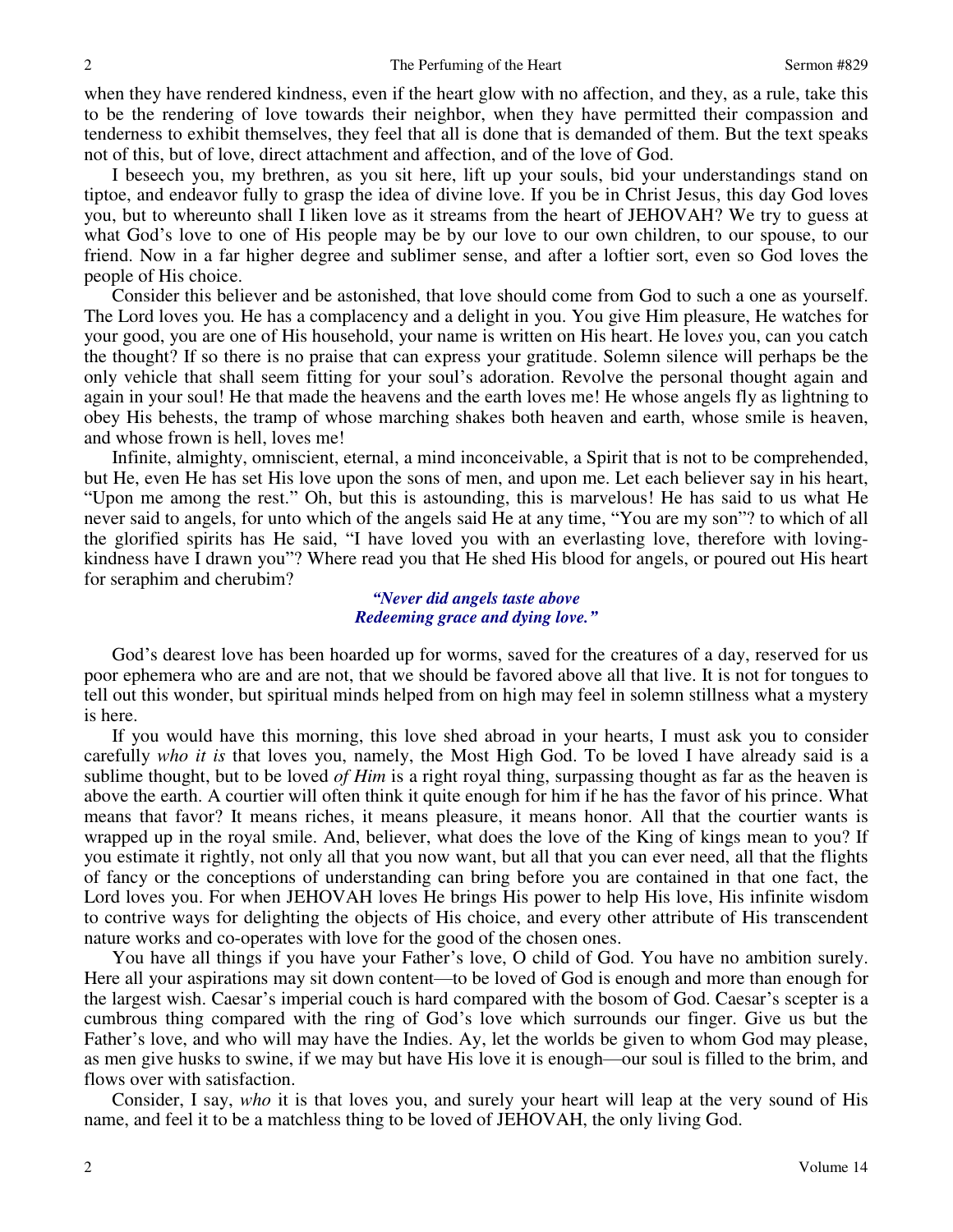Think yet again of *what He is who so loves you*. Very much of the value of affection depends upon the object from whom it comes. It would be a very small thing, certainly, to have the complacency of some of our fellow creatures, whose judgment is so perverted that their praise might almost be considered censure. To have the love of the good, the holy, and the excellent, this is truest wealth, and so to enjoy the love of God is an utterly priceless thing! No mention can be made of coral, and as for rubies they shall not be mentioned in comparison therewith. God, the thrice Holy One, who cannot love that which is unholy and defiled, cannot take complacency in that which is contrary to Himself—yet looks on us through His Son, and viewing us in Christ Jesus, sees no sin in Jacob, neither iniquity in Israel, and therefore, can love us with complacency and delight. Oh, how this exalts us! We are nothing in ourselves, but how this makes us feel the gentleness of the Lord in making such base things to be so great by merely loving them.

 See you not how graciously the Lord can fit a man to be loved, and then can shed abroad within his heart an abundance of love, which must have been an unknown thing there unless grace had changed and renewed it? To be loved of God! O sirs, some think it a great thing to be applauded of the crowd, but watch the breath of the multitude—how soon it is blown aside! From men upon whom it was most lavished, from them it is soon taken. What do you think of the approval of the wisest and best of men? What is their wisdom but folly in the sight of God? and what is their approbation often but a mistake? But to be approved of Him before whom the heavens are not pure, and who charged His angels with folly! Beloved, this is such a thing as might make you sit down and lose yourselves in blissful meditation, even until you found yourselves in heaven.

 Still further to lead your minds into this love of God, *let me remind you of the remarkable characteristics of that love.* The love of God towards His people is a heaven-born affection, it sprang from no source but itself. God loves His people because He will love them, and for no other reason known to us. Divine love is not caused by any excellence in the creature, either created or foreseen, its springs are within itself. We do not believe in the eternity and self-existence of matter, but we do believe in the eternity and self-existence of divine love. The Godhead seeks no reason for love to fallen men beyond its own determination and purpose. The Lord chose His people at the first in the exercise of His sovereign will. He loved them then because "He will have compassion on whom he will have compassion." He then united them to Christ, and viewing them as Christ's bride, beholding them as members of Jesus' body, He loved them with divine complacency, the love not springing from anything in them, but altogether from that which is within Himself and in His own dear Son, a causeless love, so far as outward causes are concerned, caused only by the fact that God in His nature and essence is love.

 As this love was uncreated, so it is *self-sustaining*. It is like the Deity itself. It borrows nothing from without, it bears its life and strength within its own heart. The Lord loves you not today, Christian, because of anything you are doing, or being, or saying, or thinking, but He loves you still, because His great heart is full of love, and it runs over to you. I do rejoice to think that this love sits on no precarious throne, nor borrows leave to be. It lives, and shall live as long as God lives. None shall separate us from the love of God which is in Christ Jesus our Lord, and so long as God exists, this fire of love, fed upon its own fuel, unsupplied by any human hand, shall continue still to flame forth towards the chosen seed.

 This love too, it is sweet to remember, is *utterly unbounded and altogether unequalled*. You cannot say of God's love it has gone thereto, but it shall go no further. It is impossible to conceive a point beyond its glorious tide, but if there were such a point, it would yet reach it, for the love of God glories to be without limit of any kind towards His people. He loves us much better than we love our children, for we often love them so badly that we bring them up to evil, and we tolerate them in sin. He loves us better than we love ourselves, for self-love it is that ruins us, but God's love it is that saves us, and lifts us up to heaven and to perfection. There is no love that can any more be compared with God's, than the faint gleam of a candle can be likened to the blaze of the sun at noonday. He loves His people so much that He gives them all that He has. Earth, with all its providential arrangements, He consecrates to them, that all things may work together for their good. Heaven itself He gives them, and since He wills it so, they shall even sit upon the throne of Christ, to reign with Him.

 As for His own Son, His choicest and greatest treasure, a treasure the like of which heaven and earth could not match, "God spared not his own Son, but freely delivered him up for us all; how shall he not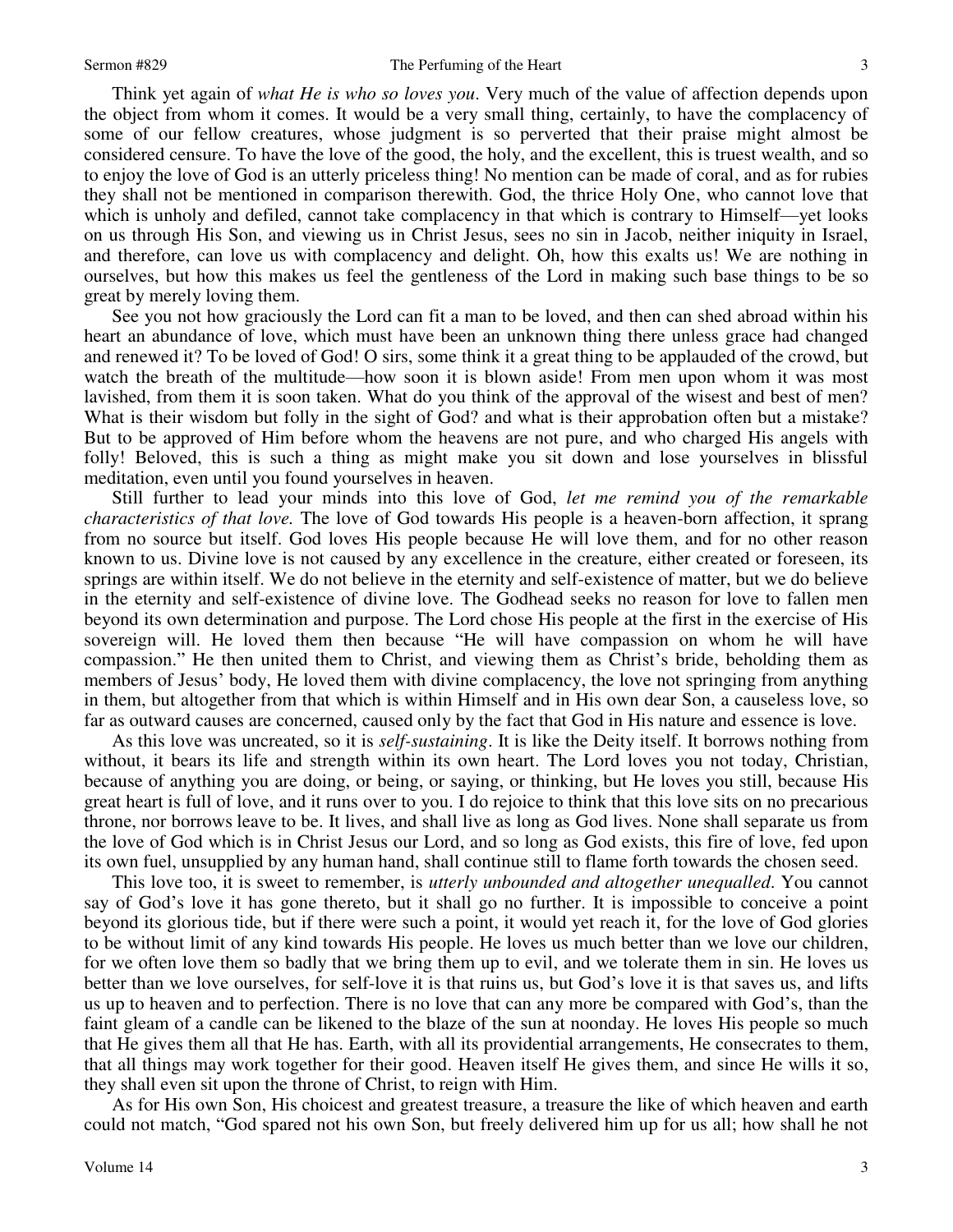with him also freely give us all things?" The divine love has no shore. Enterprising mariner, your thought may spread its sail and catch the favoring wind of the eternal Spirit, but if you shall fly on, and on, forever and forever, over ceaseless waves of new discovery, yet shall you never find a limit either to the infinite God, or to His infinite love, for the two are as one. As the Father has loved Christ, even so has He loved His people, and herein let them rejoice, for they rest. A love without a parallel! Blessed be God for it.

 So, beloved, let us reflect too, that this love is *unvarying and unsleeping*. He never loves them less, He cannot love them more. God loves each one of His people as much as if there were only that one created being in all heaven or earth, and as if there were no other object for Him to set His love upon. For the multiplicity of the saints does not diminish the infinite love which each one enjoys. The Lord would not love better the one only redeemed one, if but one had been bought with blood, than He loves each one ransomed from the fall. A greater excess of love there cannot be, God loves His people with all His heart, diminution of His love there shall not be, for He has said that there is neither variableness nor shadow of a turning with the Father of lights. He changes not, therefore the sons of Jacob are not consumed.

 Brethren, how sweet it is to think that though a mother's love towards a child cannot, when her weariness has worn her out, keep her awake every night when the child is sick, and perhaps the little one may be in want while the mother necessarily is asleep—yet this can never happen to our God. No fatigue, no exhaustion, no faintness, can ever make a pause in the Lord's loving oversight of the saints. Never for a single moment does He forget His church. His heart always beats high towards His chosen, and at every moment He shows Himself strong for the defense of those that trust Him.

 If there were a minute in which God left you, child of God, you might indeed be wretched, but since there is no such period, rejoice exceedingly in the daily presence of your heavenly Father, and endeavor to walk worthy of it. Let every day be a holy day bright with the light of this constant love. Put on your garments as though they were priestly vestments, go forth to your daily labor as to sacerdotal service, go to your house as to a temple, come hither to the assembly of God's saints like a great congregation of priests, who come together on the feasts of the Most High to offer sacrifices to their ever present God. Well may you into whose eyes this love has gleamed, and upon whose hearts the divine warmth of this love is perpetually streaming, live after a nobler fashion than the common herd of men.

 Lastly upon this matter of the love of God, we triumphantly believe that it is *undying and unfailing.* God will never cease to love the objects of His choice. They shall grow grey with age, but not His love. They shall live on when this poor earth has melted, and the elements have dissolved, but His love shall remain with them, it shall not perish in the conflagration, nor shall the covenant of His grace be consumed. They shall live on when the universe has gone back to its original nothingness, if so the Lord ordains it, but in the eternities to come still shall that love of God be ever fresh and ever new.

 To my mind, it always seems to be the very sweetest part of the Gospel, that when the love of God has once been shed abroad in a man's soul, and he has really enjoyed it, and known by the witness of the Holy Ghost that he is the object of the divine affection, there is no fear that he shall ever be driven from the divine presence, or become an outcast and an apostate, for whom Jesus loves He loves even to the end. He keeps the feet of His saints, none of those who trust in Him shall be desolate. He gives unto His sheep eternal life, and they shall never perish, neither shall any pluck them out of His hand. "Because I live you shall live also," says He. Oh, precious truth, the very marrow and fatness of the Word of God! May you have the grace to feel it, as well as believe it, to rejoice in it as well as understand it, and so may the love of God be shed abroad in your heart by the Holy Ghost which He has given unto you.

#### **II.** THE LOVE OF GOD IS SHED ABROAD.

 Shall we try to illustrate these words by common things? Here is an alabaster box of very precious ointment, it holds within the costly frankincense of the love of God, but we know nothing of it, for it is closed up, a mystery, a secret. The Holy Spirit opens the box, and now the fragrance fills the chamber in which the ten thousand times ten thousand of the elect are sitting, for now the love is shed abroad, every spiritual taste perceives it, heaven and earth are perfumed with it.

 Frequently at the great Roman games the emperors in order to gratify the citizens of Rome, would cause sweet perfumes to be rained down upon them through the awning which covered the amphitheatre.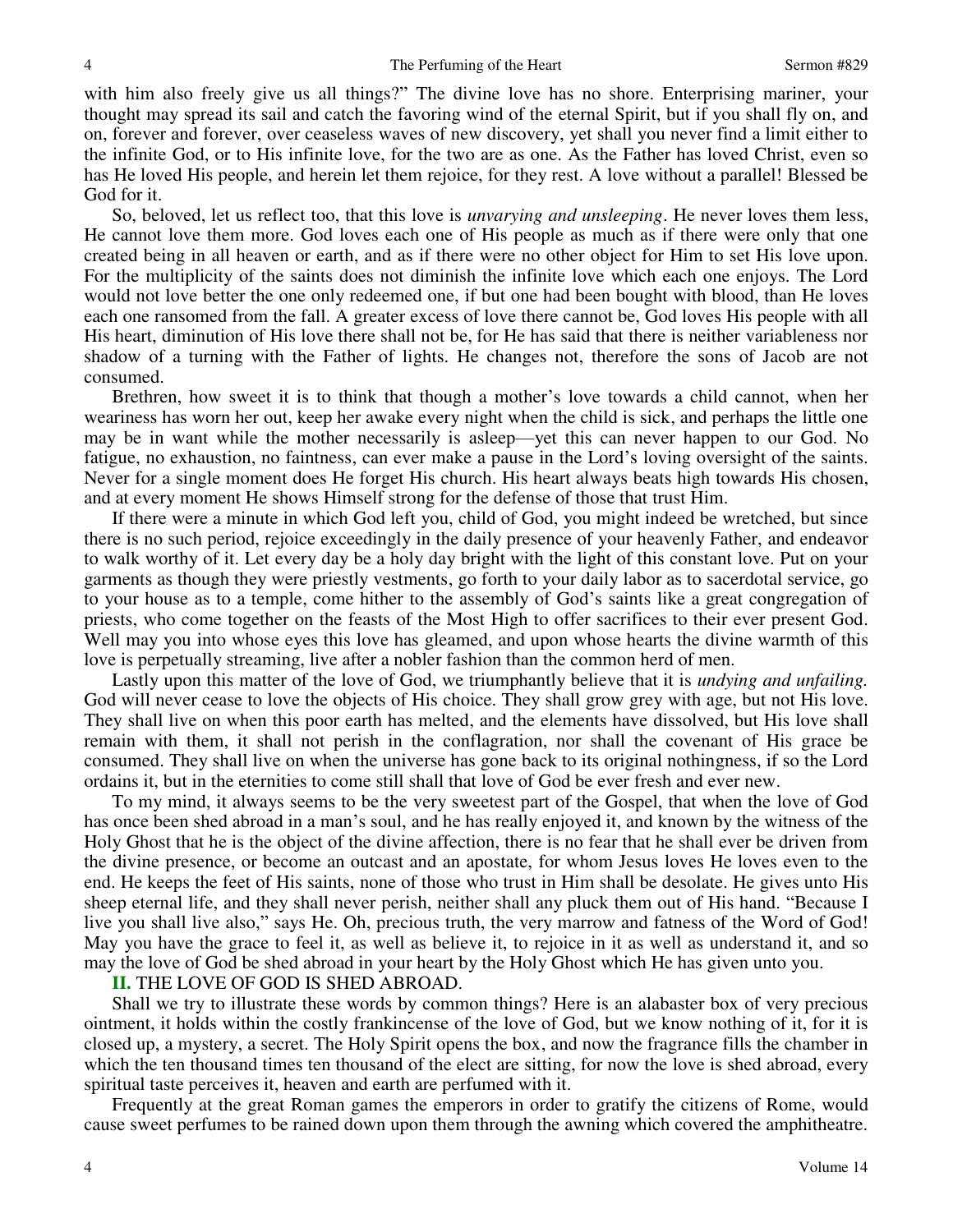Behold the vases, the huge vessels of perfume! yes, but there is nought here to delight you as long as the jars are sealed, but let the vases be opened, and the vessels be poured out, and let the drops of perfumed rain begin to descend, and everyone is refreshed and gratified thereby. Such is the love of God. There is a richness and a fullness in it, but it is not perceived till the Spirit of God pours it out like a rain of fragrance over the heads and hearts of all the living children of God. See, then, the need of having the love of God shed abroad in the heart by the Holy Ghost!

 Observe that no one can shed abroad the love of God in the heart but the Holy Ghost. It is He that first puts it there. Men live in neglect of this love till He first impresses them with a sense of the value of it, and they continue to seek after it in vain till He opens the door and introduces them into the secret chamber of its mystery. It is the Holy Ghost who educates us in the art of divine love. Not a letter can we read in God's love-book till we are taught of the Holy Ghost. He is the great Master of the house, the great Steward bringing forth the precious things of God to our souls. No man can say that Jesus is the Christ but by the Holy Ghost, much less can a man be assured that he is the object of eternal love but by a revelation made to him by the Holy Spirit who makes this delightful truth clear to his mind.

 Do you inquire in what way is the love of God shed abroad? I reply that to the best of my knowledge and experience, the gracious operation is somewhat upon this wise. The Holy Spirit enables the man to be assured that he is an object of the divine love in the first place. The man comes to the cross as a guilty sinner, looks up to the five wounds, those dear founts of pardoning grace, trusts himself in the living Savior's hands, and then he cries, "I am saved, for I have God's promise to that effect. Now, since I am saved, I must have been the object of the Lord's love, there must have been a marvelous love which gave that blessed Son of God to bleed for me." The man does not doubt it, he is assured of it in his own spirit, and then the Spirit of God, whose operations are far beyond all our knowledge, confirms the testimony of his conscience. We need not attempt to comprehend the working of the Holy Spirit, for as we know not even how the wind blows, much less shall we know how the Comforter works, but this we know, that He adds a confirmatory testimony to the witness of our own hearts, He bears witness with our spirits that we are born of God, and so we become infallibly*,* and beyond all possibility of mistake assured that the love of God is ours, and that we have a part and an interest in it.

 Then, the next thing the Spirit of God does, is to make the man clearly understand what kind of love this is which God gives to him. He leads him not all at once, perhaps, but by degrees, into all truth. He takes of the things of Christ and reveals them to the believer's heart, till the believer understands that this love of God to him is such a love as I have been describing just now. He clearly perceives JEHOVAH'S love in its length, and breadth, and height, and wonders at it for all the marvels which it has wrought. This admirable enlightenment is no small part of the shedding abroad of the love of God. A man must know before he can enjoy, and in proportion as the eyes of his understanding are opened will he be able to enter into the delightful experience of the secret love of Jesus.

 And then comes the point—the essence of the matter—the Holy spirit enables the soul to meditate upon this love, casts out the cares of the world, lifts it up above doubts and fears, and temptations, makes a blessed quiet, a divine Sabbath within the heart, and then the man while he meditates finds a fire begins to burn within his soul. Meditating yet more, he is as it were carried off his feet, lifted up from the things of the earth. Meditating still, and considering, and weighing, he comes to be in an amazement, he marvels, he is astonished, and then he is filled with strong emotion. He is devoutly grateful.

"Blessed be the Lord," says he, "who has remembered my low estate, and has loved one so unworthy." He breaks out into a song like that of the Virgin, "My soul does magnify the Lord, and my spirit has rejoiced in God my Savior." Then while gratitude is still within his soul, a divine resignation to all the Master's will keeps rule within him. JEHOVAH loves me, then what matters though every bone should ache, and the heart should throb, and the head be heavy? What matters though the cottage walls be bare, and the table is but scantily furnished? my Father, do You as You will.

 Then follows a rapturous leaping over this devout calm, a joy unutterable, next akin to heaven fills the heart, and this joy sometimes takes the character of ecstasy until whether the man is in the body or out of the body, he cannot tell, God knows. Then if he be alone perhaps time flies and he seems to anticipate eternity, forgetting the lapse of hours, and if he be in company with others, his lips teach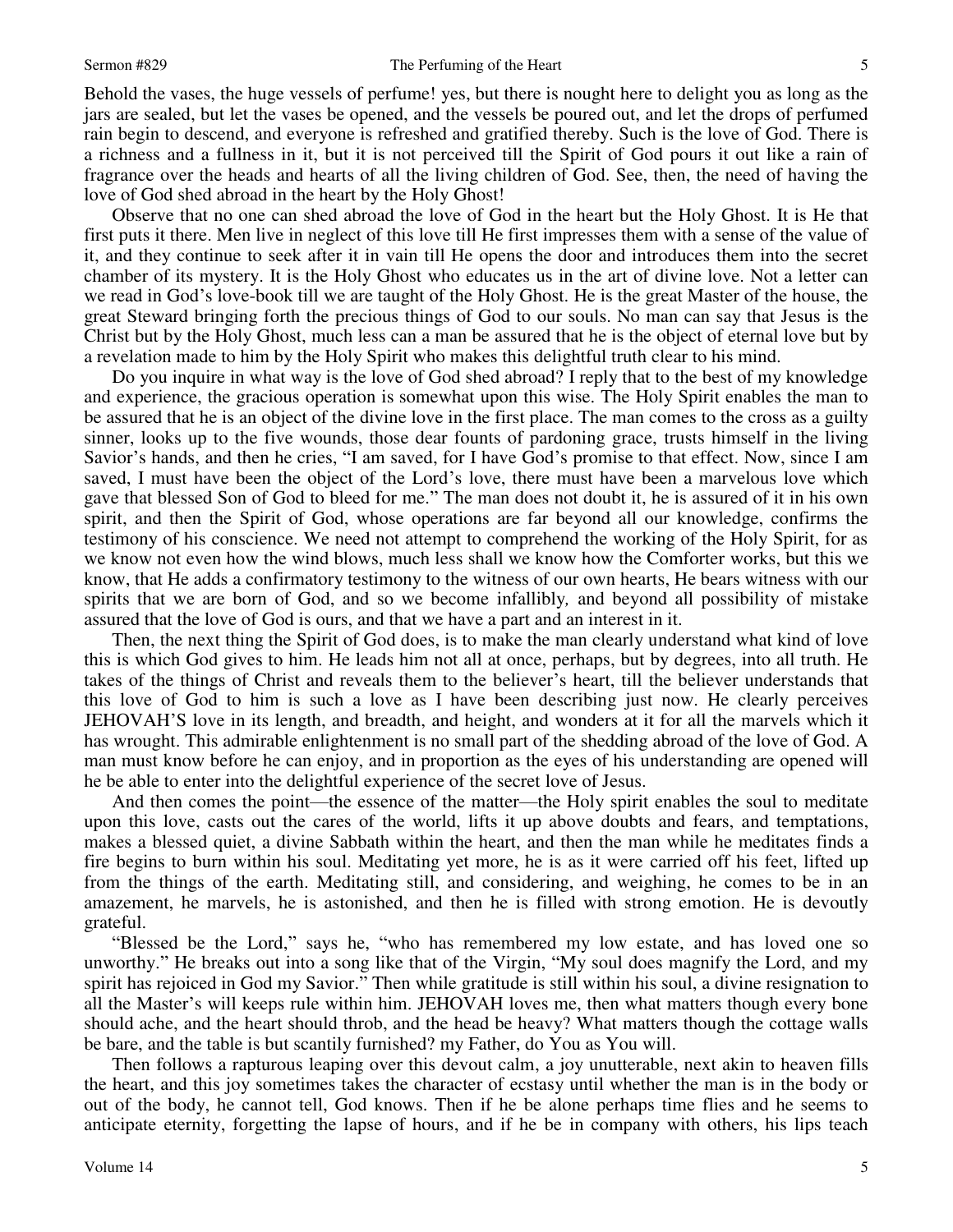many, his words are better than pearls and his sentences than strings of coral. The Master's love makes him to wear a brightness about his countenance and a transfiguration glory about his character which others who have tasted of the like understand, but which to the worldling seems to be the effect of madness or of drunkenness with new wine, like that of the famous Pentecostal morning.

 Yes, brethren and sisters, if you know what it is to have the love of God shed abroad in your hearts by the Holy Ghost, you will perhaps wonder that I cannot paint it better, but I would like any of you to try. You shall find it far easier to enjoy it than to depict it, for this seems to me to be one of those things in its heights and depths which it were almost unlawful for a man to utter. This master-thought of JEHOVAH'S love to us, bears us as on eagles' wings, takes us up beyond the smoke and din and dust of this poor world, sets us in the heavenly places at the right hand of Christ, enthrones us, puts a crown upon our head, ennobles us, wraps us about with the white linen that we are to wear forever, makes us, while yet we are poor, to be as angels in the midst of the sons of men. The Lord give us this soulelevating influence more and more. May this transcendent experience be our constant and daily enjoyment so shall we be ripening for heaven, and it will not be long before the gates of pearl shall open to admit us into the presence of God, for which this experience is a most fitting preparation.

**III.** Lastly, this inexpressible sweetness of which we have spoken becomes THE CONFIRMATION OF OUR HOPE.

 Hope rests itself mainly upon that which is not seen, it builds itself upon the promise of God, whom eye has not beheld. Still it is exceedingly sweet to us while we are in this body, if we receive some evidence and token of divine love which we can positively enjoy even now.

 You remember Master Bunyan in the Pilgrim, how he writes the dialog which took place when the Pilgrim was met by Atheist. Atheist snaps his fingers, and he cries, with jeer and laugh, "You fools, you are seeking for a New Jerusalem, there is no such place. I have been seeking this city these twenty years, but find no more of it than I did the day I first set out. I tell you there is no such thing as a world beyond the stream, there are no harps of gold, no brightness—you are deceived men." "But," said Hopeful, "how say you so, did we not see the gate of the city from the Delectable Mountains?" He might have added, "I do remember when I stood with the shepherds on the top of Mount Clear that I saw the city, I looked through the telescope, and I saw it, and therefore I am not deceived, but I follow after that which my eyes have gazed upon."

 See you then how the present enjoyments of divine love in the soul become to us arguments for the reality of the things which we are hoping for, and our hope is not ashamed, because God gives to us, even here, such emotions of spiritual delight, that we anticipate the raptures of the hereafter, and confidently press forward to reach the promised rest. Why, blessed be God, there are some of us who do not want Butler's Analogy, or Paley's evidences, to back our faith, we have our own analogy and our own evidences within our own souls, written by the Holy Spirit on the day when we tasted that the Lord is gracious. No Jesus Christ! with whom then have we spoken all these years, and upon whose bosom have we leaned? No Holy Spirit! what mysterious agency then is that which strings the chords of our soul, and fetches superhuman music from them, causing us to delight in sublime and celestial themes to which once we were strangers? What is that power which casts us down to the earth in solemn awe of the Great Invisible, and then again bears us out of ourselves up to the seventh heaven? No Father God! Tell not His children so barefaced a lie!

 It was not long ago, I am informed, that a certain infidel lecturer gave an opportunity to persons to reply to him after the lecture, and he was of course expecting that some young men would rise to bring the general arguments for Christianity which he was quite prepared to overturn and laugh at. But an old lady, carrying a basket, and wearing an ancient bonnet, and altogether dressed in the antique fashion, which marked both her age and her poverty, came on the platform. Putting down her basket and umbrella, she began, and said, "I paid three-pence to hear of something better than Jesus Christ, and I have not heard it. Now let me tell you what religion has done for me, and then tell me something better, or else you've cheated me out of the three-pence which I paid to come in.

"Now," she said, "I've been a widow forty years, and I had ten children, and I trusted in the Lord Jesus Christ in the depth of poverty, and He appeared for me and comforted me, and helped me to bring up my children so that they have grown up and turned out respectable. I was often very sore pressed, but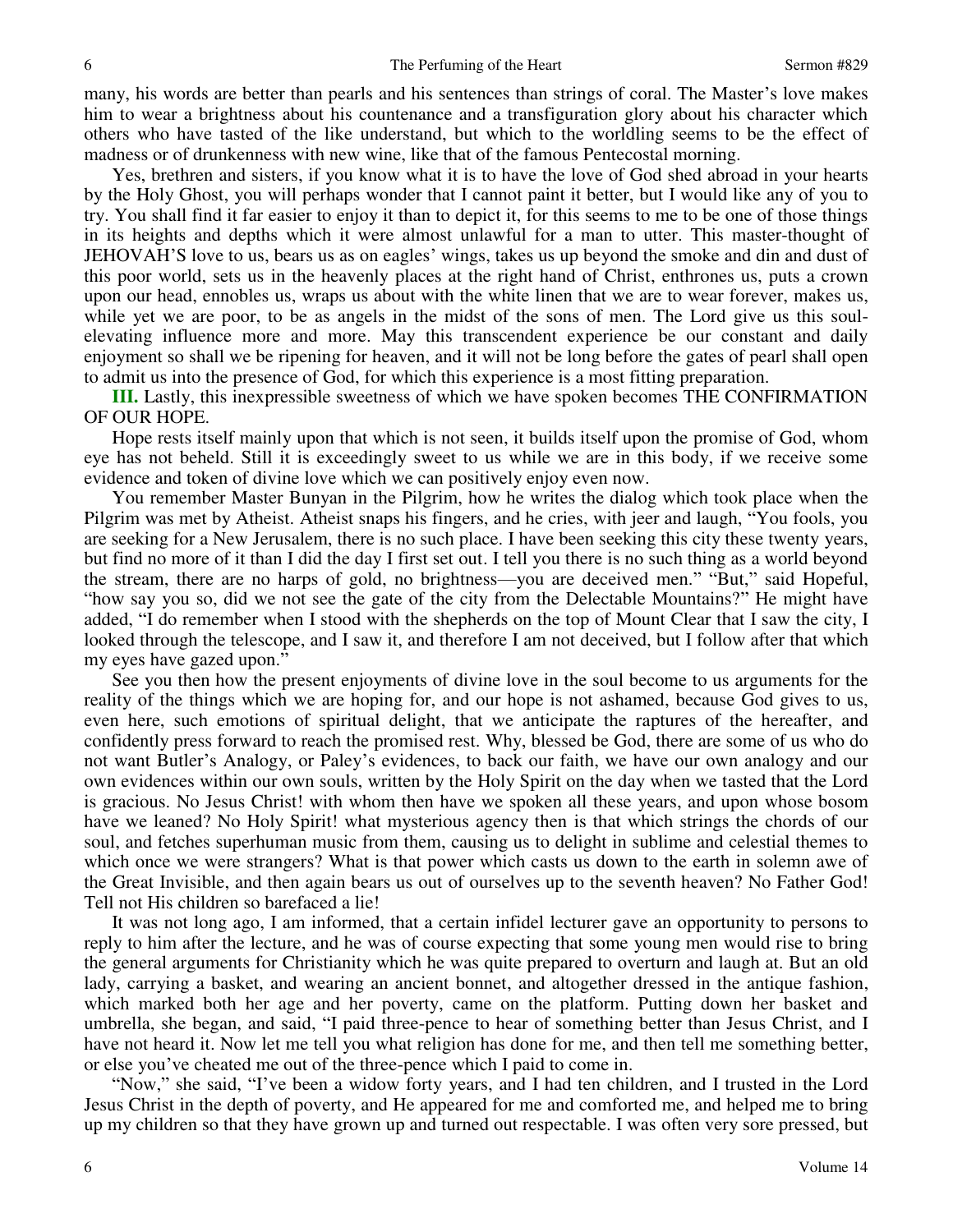#### Sermon #829 The Perfuming of the Heart

my prayers were heard by my Father in heaven, and I was always delivered. Now you are going to tell me something better than that, better for a poor woman like me! I have been to the Lord sometimes when I've been very low indeed, and there's been scarcely anything for us to eat, and I've always found His providence has been good and kind to me. And when I lay very sick, I thought I was dying, and my heart was ready to break at leaving my poor fatherless little ones, and there was nothing kept me up but the thought of Jesus and His faithful love to my poor soul, and you tell me it was all a mistake. Now, tell me something better, or else why do you cheat us of these three-pence? Tell us something better."

 Well, poor soul, the lecturer was a good hand at an argument, but such a mode of controversy was novel, and not readily met, and therefore he gave up the contest, and merely said, really the dear old woman was so happy in her deception, he should not like to undeceive her. "No," she said, "that won't do. Facts are facts. Jesus Christ has been all this to me, and I could not sit down in the hall and hear you talk against Him without coming and saying this and asking you whether you could tell me something better than what He has done for me. I've tried and proved Him, and that's more than you have." Ah! it is that, it is the testing and proving of God, it is the getting the love really shed abroad in the heart by the Holy Ghost which affords us an argument which cannot be answered.

 Experience is the iron file against which the viper breaks his teeth, but cannot prevail. God gives us even here a foretaste of heaven's supernatural enjoyment, in the forms of peace, calm, bliss, exultation, delight. This may seem fanatical talk to some, and a mere dream to others, but, sirs, we are as honest men as you are, and we as much claim to be believed when we assert that we enjoy these things as you claim our credence when you make an assertion. And if this convinces you not, and you still doubt us, rest assured that it convinces us, and that shall suffice. The love of God shed abroad in the heart makes our hope, so that it is not ashamed.

See, brethren, the love of God is often shed abroad in the heart when we are very sick. When pain is most severe, joy has often been at its fullest. This love has come to paupers in the union house, and turned the workhouse into a palace. It has come to the dying in the hospitals, and made the wards to ring with heavenly music. It has come to some of us in nights of the deepest depression through which the human mind could pass, and it has lifted us right up out of the mist and the cloud, and set us in the sunlight of God.

 Now, these things coming at such times tend greatly to make the child of God feel that his hope is as sure in the dark as it is in the light, and that he can trust his God though all things should seem to belie the promise. These things are of such an elevated nature that they help to maintain an elevated hope. If our comforts were gross and carnal, to be received by the mouth or by the ear, of what service would they be to that high and holy hope which comes from God Himself? But the enjoyments, of which I have been speaking in the reception of the divine love in the heart, are so elevating that they precisely suit the character of our hope, and our hope is confirmed thereby.

 For, beloved, a sense of the love of God confirms everything that we hope for. If God loves me, then I am forgiven; if God loves me, then I am secure; if God loves me, then my circumstances are well ordered; if God loves me, then He will bear me through my trials; if God loves me, then He will keep me from the touch of sin; if God loves me, He will not suffer temptation to overcome me, but He will keep me pure and holy, and receive me to Himself at the last; if God loves me, then the heaven which He has prepared for His people must be mine, and with those who have gone before, I shall see His face, I shall drink draughts of His love, and be with Him forever and ever. Like a master-key that locks up every lock in the house, so does the sense of the love of God lock up every treasure in the covenant of grace, and if we have it within us it affords us admission to every blessed thing, so that we may take at our will, and rejoice in God on account of it.

 Now I have no more to say upon this point, upon which I have spoken so exceedingly feebly to my own consciousness. But I would to God that you all knew even the little that I can tell you spiritually. To hear of divine love with the ear is nothing, it is like the rattle of the dishes in the ear of a hungry man when there is nothing given to him to feed on. To understand this theoretically is nothing, it is like being able to cast up thousands of pounds upon the slate, but having not a farthing in the purse.

 My dear hearer, what is your hope? What are you resting upon? Has your hope anything to do with the love of God shed abroad in your heart by the Holy Ghost? Depend upon it, if your hope is founded